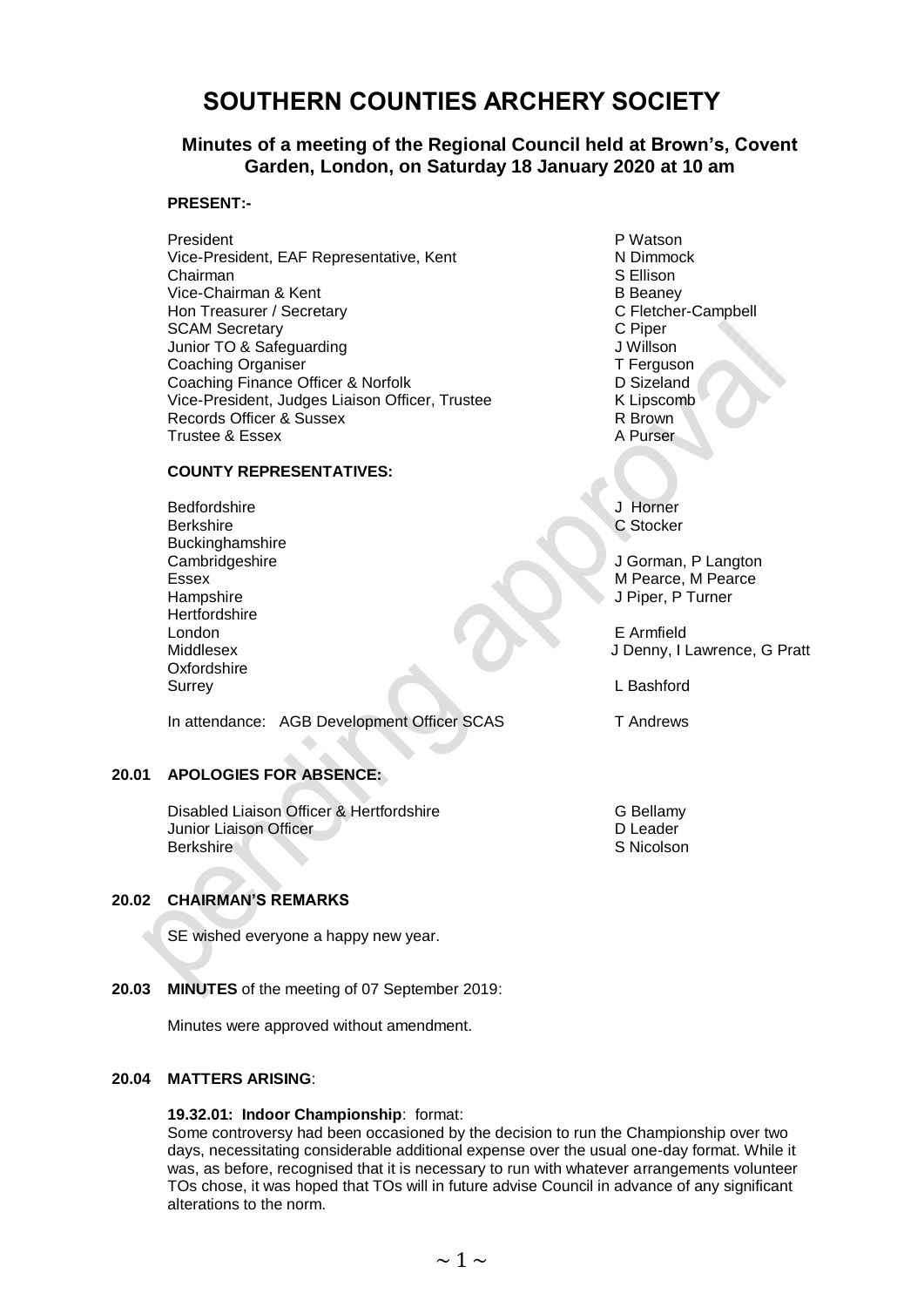General (though not unanimous) preference for a single-day event, with record status, was indicated.

## **20.05 LEGAL STATUS**

CIO Constitution:

Clause 6.3.b: dittography needs removing.

Clause 9.1.a

There was felt to be some lack of clarity about the relative position of clubs and counties. The first meeting on the CIO format had agreed that the membership 'unit' would be the club. Counties express their opinions via Council on which their representatives sit.

9.1.a needs revision, possibly omitting (newly-inserted) para 3, which can be covered in the Rules.

Clause 11.6:

SE felt that the ratio of votes to members for clubs must be fixed, and not left to trustees' discretion.

Rules:

2.5: KL queried whether the Chair of Judges, rather than Secretary, should be elected at the AGM. SE had taken the wording from the current Constitution/Rules. In discussion it was agreed that the Chair of both Judges and Coaching should be elected at the AGM on the recommendation of the respective committees, with a proviso inserted into the Rules that the committees may appoint someone other than their Chair to represent them at Council meetings if they so wish.

Records Officer must be added to the list in this clause.

2.6 covers Liaison Officers as relevant to current AGB committee structure. Junior LO can be appointed under clause 2.7.

After some 'tidying up', the Secretary will send a copy of the final version of the CIO Constitution to BB for checking by a friendly solicitor.

# **20.06 REPORTS FROM OFFICERS & OFFICIALS**

#### **20.06.01 Secretary**

#### **Executive/Trustees meeting**:

The Executive and Trustees met in August and December to discuss various matters, and in particular to agree a 'final' version of the CIO Constitution and Rules for presentation to the AGM.

**BP shares** were discussed. Current market value of these is in the region of £135k. Trustees expressed concern about having such a large investment in a single company, especially with the prospect of dwindling profitability of carbon-based fuels in the longer-term future, and the ethics of holding investment in an environmentally-hostile company. The problem is that any attempt to sell the shares will invoke substantial CGT. Investigations will be made with the Society's accountant to see whether this can be mitigated, for example by selling only a small quantity of shares each year.

#### **AGB Regional meeting**:

The Vice-Chairman (in absence of the Chairman abroad on business) and Secretary attended a meeting for Regional chairs and secretaries convened by AGB at Lilleshall.

The morning business was principally directed to the future **structure** of AGB, with various proposals presented and discussed. While little unanimity emerged, AGB intends to implement some structural 'modernisation' in line with Sport England and other controlling bodies' requirements. It is likely that there will be one rather than two administrative levels between AGB and clubs, possibly based on areas rather than current regions.

AGB officers present undertook to ensure full consultation and to avoid the hostile reception generated by what seemed to many archers a unilateral imposition of changes in 2010, from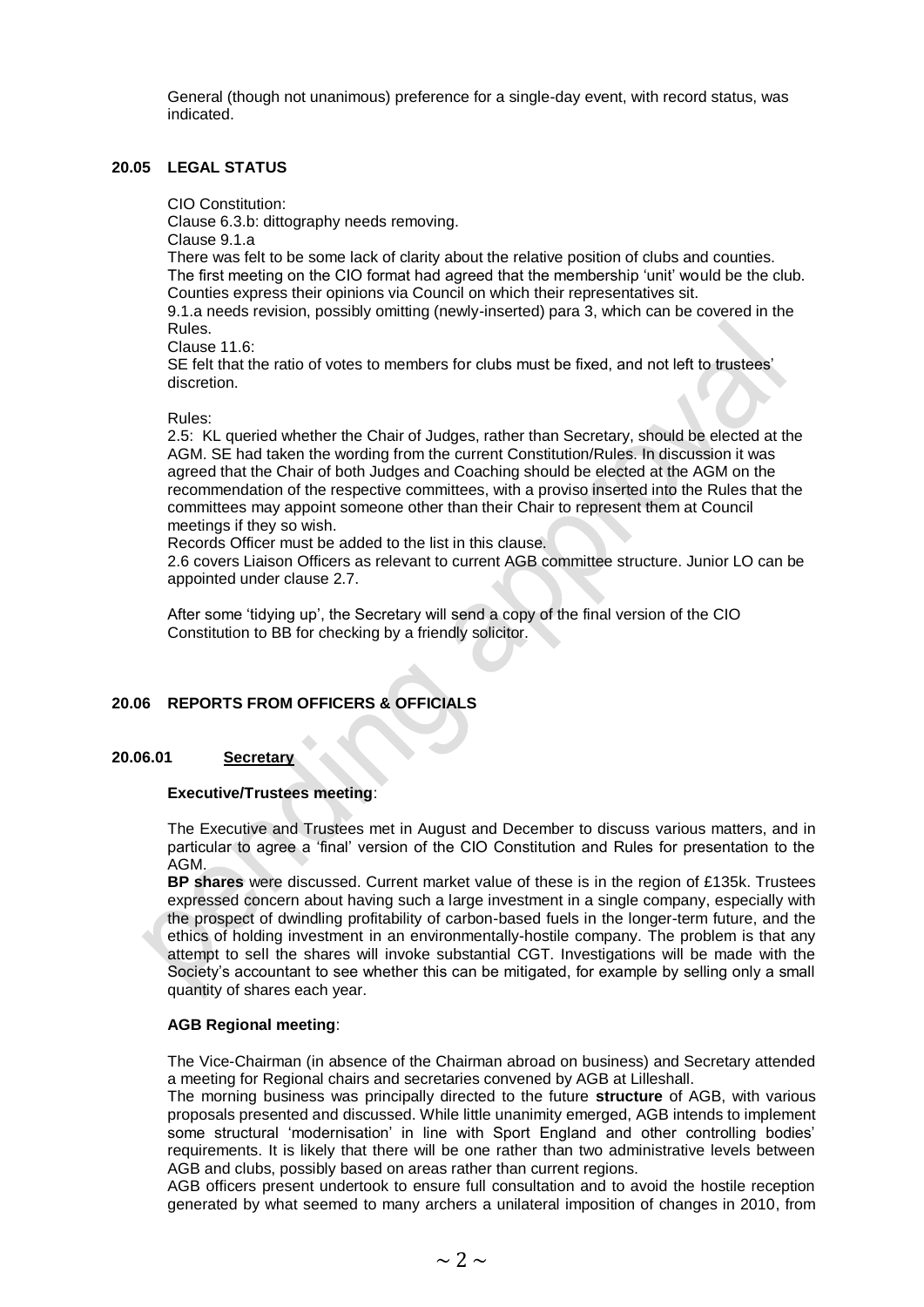which AGB relationships are still suffering.

The discussion inevitably produced the 'what does AGB do for the grass-roots archer?' grudging enquiry, from one regional secretary in particular, which was met with a robust (and credible) response.

There were also some interesting presentations on AGB programmes to extend the **membership** base, focusing on youth, via the 'Ambassador' scheme, and diversity. An analysis of AGB membership in terms of expectation and application in four 'segments' generated a probably predictable distribution: 'Experts' 5%, 'Eager Club' 15%, 'Enthusiasts' 52%, 'Casual Shooter' 28%.

All AGB organisations are encouraged to ensure they meet tier 1 of the Mandatory Requirements for proper **governance**; Executive/Trustees will measure SCAS current practice against this code.

The issue of a club seeking membership outside its own county is still ongoing, but measures have been taken to ensure that the club members are not disadvantaged in applications for tournaments etc. The matter was raised with AGB officers by Vice-Chair/Secretary at above meeting.

ND queried whether it was necessary to sell the BP shares which had been originally acquired by SCAM, since they had generated significant income and continued to do so. Various members spoke to the Trustees' viewpoint in response.

#### **20.06.02 Treasurer**

| Income       |       |         | Expenditure                                                |              |                            |
|--------------|-------|---------|------------------------------------------------------------|--------------|----------------------------|
| Subscription | 17817 | (24228) | Council travel<br>Council room hire                        | 1451<br>1559 | (3126)                     |
| ΒP           | 8231  | (7868)  | WRS/FITA*<br>Accountancy                                   | 350<br>108   | 228)<br>882)               |
| Loan repay   | 167   | 167)    | International rep grants 6576<br>Club grants<br>Club Ioans | 1130<br>500  | (6083)<br>(2200)<br>(1000) |
| Tournaments  | 296   | 376)    | Judges<br>Coaching                                         | 6100<br>2139 | (4200)                     |
| Bank int     |       |         | Tournaments<br>Report/Directory                            | 841          | 771)<br>1294)              |
| Website      | 64    |         | Website<br>EAF                                             | 482<br>4992  | 755)                       |
|              |       |         | <b>EAF</b> travel<br>Liability Insurance                   | 233<br>249   | 950)<br>249)               |
| Total        | 26575 | (32639) |                                                            |              | 26710 (21738)              |

Account Summary end of '19 accounting year (equivalent '18 figures in ( ))

Cooperative Bank balance: £17,627 (£15,481) Triodos Bank balance: £71,293 (£71,152) Fidelity investment: £77,425 (£75,767) Total £ 166,345 (£162,400)

On Grants Panel recommendation, **grants** have been awarded (since April meeting) to: Sargeant £400; Thomas-Prause £400; Annison £400; Woodgate £400; Pipers £1600; I Taylor £400; Kingstone £176 (for arrows); Meehan £800.

Club grants: BAGC £500; Silver Arrow £500; Ebbsfleet (for minibus driver course £130) Club loan: Silver Arrow £500.

Trustees have met representative of **Fidelity investment company** and received a report on the early part of 2019 having been very challenging for all investments; however, the market picked up late in the year. On Fidelity recommendations, some minor changes were made to the investment portfolio.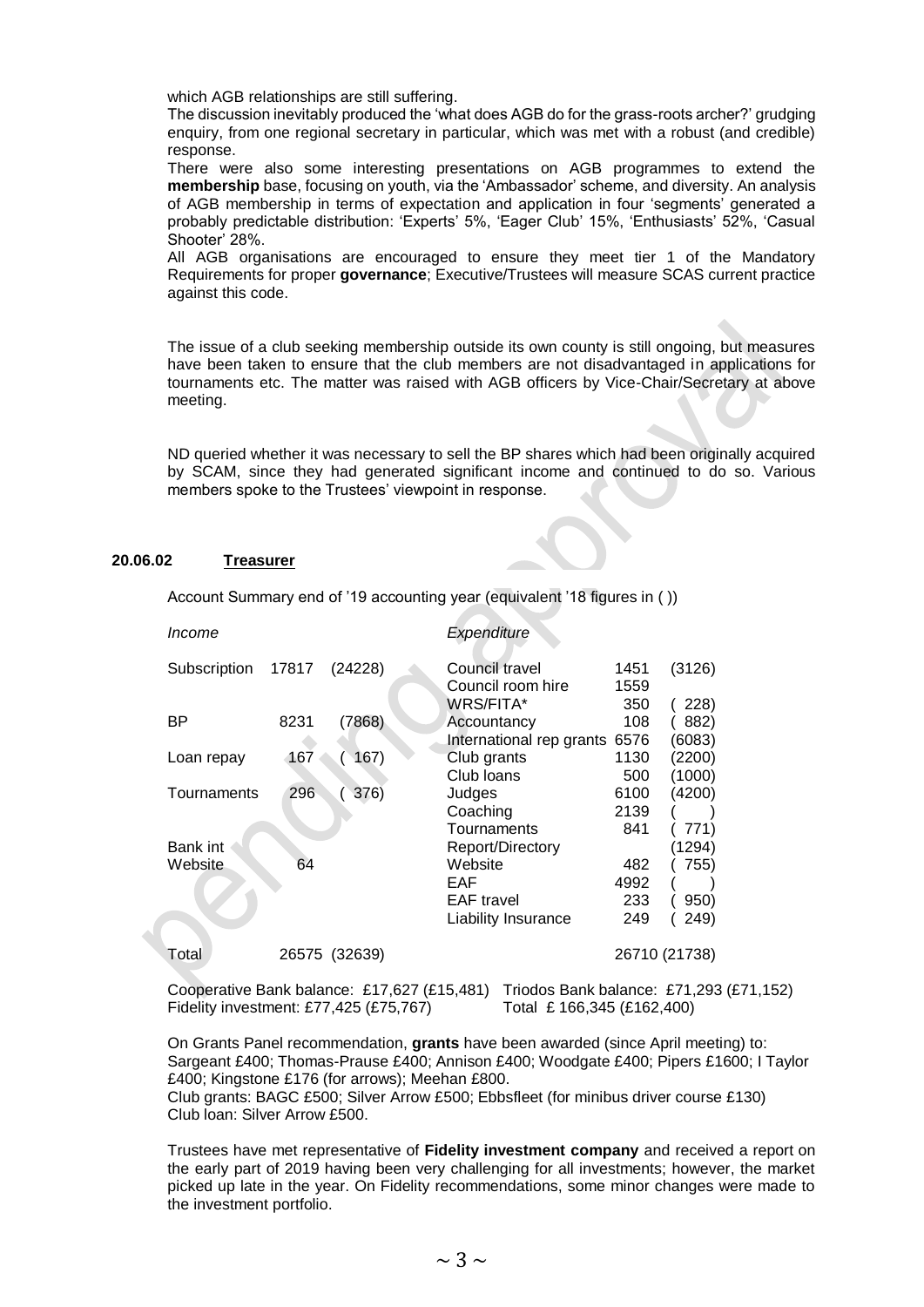'Emergency' **Loan request** – Runwell AC:

JW spoke on behalf of Runwell AC, the host of SCAS Junior tournaments in recent years. As part of a move of ground occasioned by the 'host' sports club, Runwell had applied to Sport England for £65k to enable the move. This grant had been rejected, but a subsequent application by Runwell Sports and Social Club, in which archery club interests were incorporated, had been successful. However the archery club share of the grant had not been ring-fenced, and had instead been expended by RS&SC on an all-weather football pitch. Runwell AC has found a fine ground, and has laid down matting for wheelchairs, but has none of required facilities for hosting disabled archers and running tournaments; it needs to provide supplies of electricity, water and sewerage, at a cost of £12,220, with club members providing most of the labour. Arran Coggan of AGB had advised the club, via TA, not to move until the facilities are installed. The club hosts for national tournaments each year, and is therefore requesting an immediate loan of £13k to complete the work before April. Repayment will be made via grant applications to SportsActivate and Sport Essex.

The Grants Panel had reviewed this request in advance of the meeting, and had concerns about the club's ability to repay the loan if the grant applications are not successful.

TF suggested that the desired facilities are 'luxuries' which many clubs and tournaments managed without, hiring portaloos as required.

AP observed that this application is to provide facilities for the benefit of archers, at a time when AGB is pressing for improved facilities at clubs.

SE observed that loans with deferred payment have been made in the past. CFC commented that, with SCAS funds so healthy, repayment could be made over 5 years if necessary.

JW responded to questions that the ground lease was for 15 years, that the club would hold fund-raising shoots, and annual turnover is £10k-£15k.

TF commented that the request had an unjustifiable 'all or nothing' implication, and that the outcome of new grant applications should be awaited.

JW responded that portaloos are not the easiest option as they would need to be permanently installed and impracticable. The club had already acquired four 'cabins', two of which had toilet facilities installed. The move was needed before the results of further grant applications are known.

After discussion, the meeting approved the loan, subject to the Grants Panel approving the club's 'plan B' for repayment if the grant applications prove unsuccessful.

# **20.06.03 SCAM Secretary**

The prospectus and entry forms had been published to county secretaries and on the website. Entries are already coming in. The new bank account is now 'live'.

**Carla Piper - SCAM Secretary**

.

# **20.06.04 Indoor Tournament Organiser**

No report.

#### **Andy Caine - Indoor Tournament Organiser**

#### **20.06.05 Inter-Counties Tournament Organiser**

No To had emerged from request to counties after last meeting.

#### **20.06.06 Safeguarding Lead**

There were no incidents to report.

#### **John Willson - Safeguarding Lead**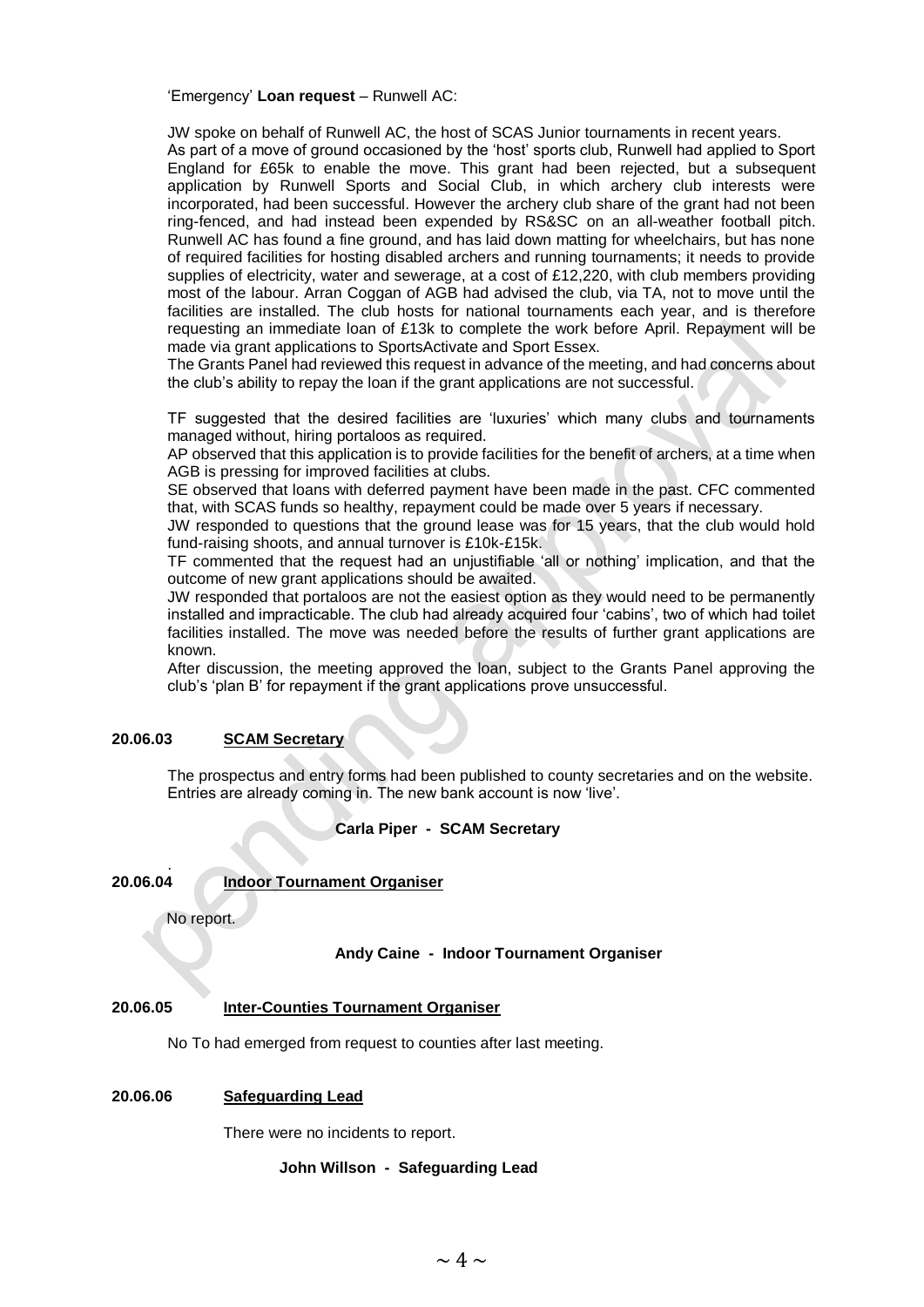## **20.06.07 Junior Tournament Organiser & Safeguarding Lead**

#### **Junior Championships:**

This event has now been applied for Saturday 29th August, all the arrangements as previous years are in hand. As last year's report this is a real an area for concern. We therefore proposed that we will combine the event with a Senior York, Hereford to include adults, also looking at the need for a double weekend event, combining it with the Runwell tournament on the Sunday. With the changes in the Adult calendar it gave the Adults an opportunity to gain extra points and classification award they might need at the end of the season, but more important STOP the deficit we have suffered this year. We hoped this would encourage more junior archers to attend. Both tournaments. This year we put up 24 targets and the results are very encouraging to see. So we will keep with the same format for this year.

#### **John Willson - Junior Tournament Organiser**

#### **20.06.08 Junior Liaison Officer**

No report.

## **Dave Leader - Junior Liaison Officer**

#### **20.06.09 Clout Tournament Organiser**

Details and entry form already posted on website.

**Bob Attrill - Tournament Organiser**

#### **20.06.10 Field Tournament Organiser**

There still being no formal TO, options were explored. Essex would be willing to host, but not a two-day event. PT said that Overton might be prepared to host. Offers were invited in the near future, for Executive decision. It would be necessary to appoint a nominal SCAS TO for the event from the relevant organising committee.

– Field Tournament Organiser (vacant)

## **20.06.11 Field Liaison Officer**

n/a

## **20.06.12 Judges Liaison Officer**

Happy New Year to you all. Since the last Council Meeting we have had some changes to the SCAS Judging list. I will start with the good news. Many congratulations to Debbie Horn from Essex and Tony Harris from Kent who both passed their National Judge assessments. We also have two new Candidates, John Gorman from Cambridgeshire and Lynsey Taylor from Hampshire. It is not all good news, Martyn Gore, Paul Birch and Meera Shah have resigned from Judging. We thank them for all their hard work and wish them well for the future.

We had the SCAS Judge Conference on the 11<sup>th</sup> January at Stevenage. It was well attended with a great number of Judges coming from all parts of the Region and of all grades, including many of our new candidates. We discussed the changes that came into force in 2019 and looked forward to 2019. There was also presentation on Judging 101, Clout Archery, the new Barebow changes and profession development. The Annual Returns for Judges have been collated and in 2019 there were 912 days were done by the 52 Judges who sent in their Returns out of 57 Judges. This is down on previous years, but reflects that a lot of shoots were cancelled in the year for varying reasons.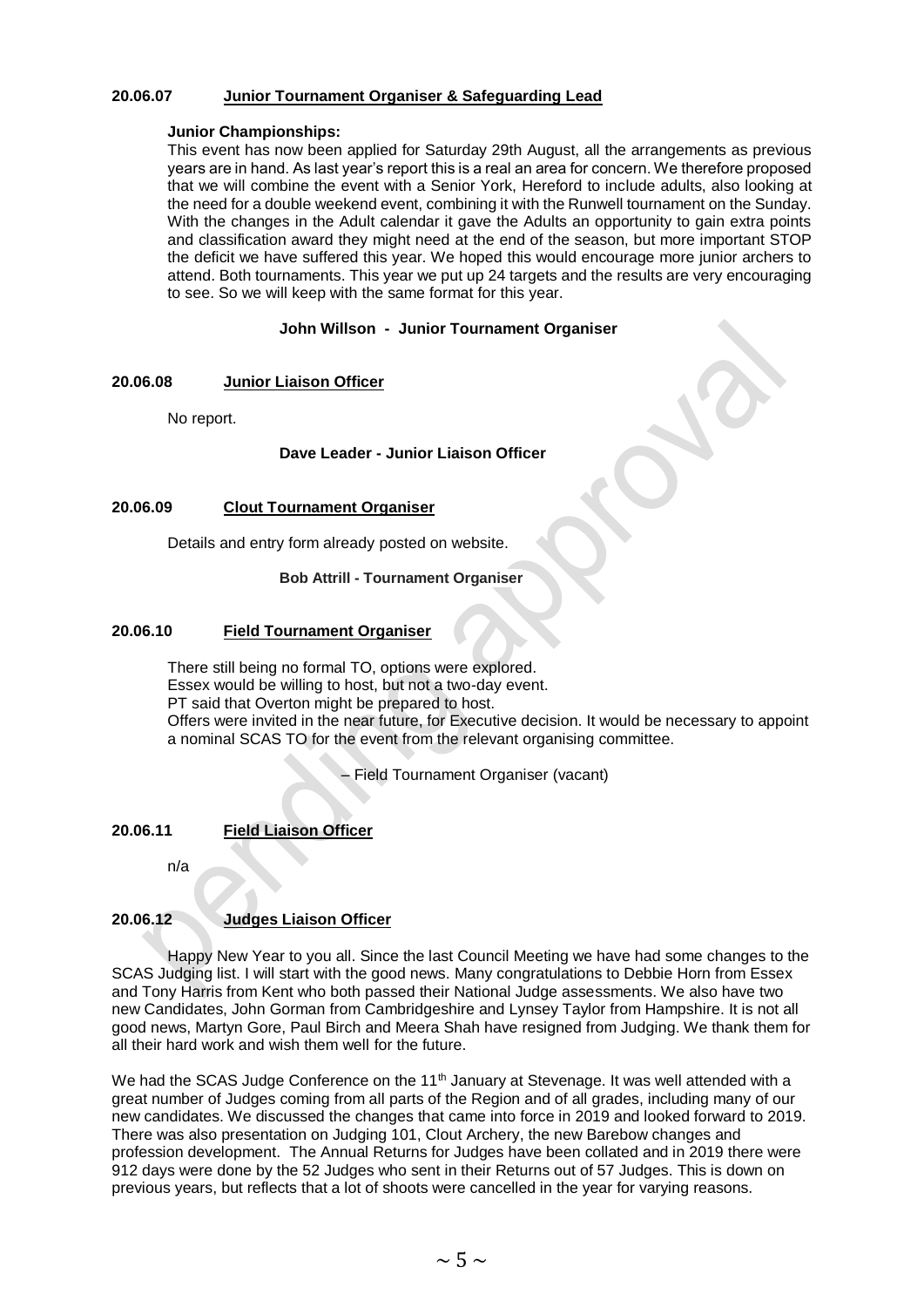Looking forward to 2020 we have the Regional re-accreditation process which has just ended and we are waiting for the results. Each grade is re-accredited every 4 years, this consists of an open book exam as well as attending a certain number of tournaments and Conferences in the 4 years period. I have every confidence that all of the SCAS Regional Judges who take the exam will pass. We also have the National Judge Conference which is being held near Taunton at the beginning of March. There are also some changes to the rules on Barebow as World Archery introduce Barebow to Target events, along with all the associated world records and target awards. We are still waiting for official confirmation on what will happen to the AGB Barebow as the rules for this are different to the World Archery rules.

The list of Appointments for the National Tournaments has been published, with SCAS Judges, once again, being well represented, quite often as Chair of Judges or as Director of Shooting. Internationally the SCAS Judges have another busy year ahead which includes appointments as the Chair of Judges at the Olympics in Tokyo, Deputy Chair of the Paralympics in Tokyo, Chair of a World Cup and various European Championships. We also have quite a few upgrade assessments planned for next year already, including one Judge going for National, and I am sure more will be arranged as we go through the year.

As it is January I'm afraid it is time to look at our budget for the coming year. A brief summary of the accounts for 2019 are below –

| Balance at 01/01/19          | Income   | Expenses | <b>Balance</b><br>£3351.59 |
|------------------------------|----------|----------|----------------------------|
| <b>SCAS Budget</b>           | £6100.00 |          |                            |
| Candidate Pack Income        | £356.00  |          |                            |
| AGM                          |          | £1785.24 |                            |
| Assessments and Badges       |          | £484.40  |                            |
| Stationary & Postage         |          | £30.76   |                            |
| <b>Travel &amp; Meetings</b> |          | £2588.88 |                            |
| Candidate Pack Costs         |          | £539.42  |                            |
| Uniform Grant                |          | £340.00  |                            |
| Balance at 31/12/19          |          |          | £4038.89                   |
| Totals                       | £6456.00 | £5768.70 |                            |

Amount held for Candidate Armbands - £0 Amount held for Candidate Packs - £300

We need to maintain enough money in the account to cover these.

So, the account is looking very healthy at the end of 2019.

Because the Judge Conference occurs at the beginning of the year a large chunk of money has already been paid out. The account balance at  $12/01/2018$  stands at  $\frac{2082.32}{1}$ 

| The projected Budget for 2020 is     |       |       |                                                                                                                                                                                                               |
|--------------------------------------|-------|-------|---------------------------------------------------------------------------------------------------------------------------------------------------------------------------------------------------------------|
| <b>SCAS Judge Conference</b>         |       | £2000 | (based on increase in attendants and room                                                                                                                                                                     |
| costs)                               |       |       |                                                                                                                                                                                                               |
| Assessments                          | £600  |       | (for cost of Assessors and Candidates Travel)                                                                                                                                                                 |
| <b>Badges</b>                        | £80   |       | (for Judges and SCAS Badges)                                                                                                                                                                                  |
| Stationary                           | £50   |       | (for Stationary and postage costs)                                                                                                                                                                            |
| Travel                               | £0    |       | (for travel to JLO Meetings, there are none planned<br>at present for 2020)                                                                                                                                   |
| <b>Grant for Candidate Seminar</b>   | £600  |       | (we have 4 Candidates who have not attended and<br>hope to get 2 more new Candidates in 2020)                                                                                                                 |
| <b>Grant for Regional Seminar</b>    | £400  |       | (we have 17 County Judges, hopefully 4 will attend<br>the Seminar)                                                                                                                                            |
| <b>Grant for National Conference</b> | £1000 |       | (16 National Judges have not claimed in their period<br>(which started again in 2019 and 14 Regional<br>Judges have not claimed in their period which                                                         |
|                                      |       |       | started in 2020, hopefully 10 will attend)                                                                                                                                                                    |
| <b>Grant from Re-accreditation</b>   |       |       | (The Regional Judges are to be re-<br>£1400<br>accredited in January 2020, there are currently 14<br>Judges and hopefully they will all pass. Please note<br>the County Judges are up for re-accreditation in |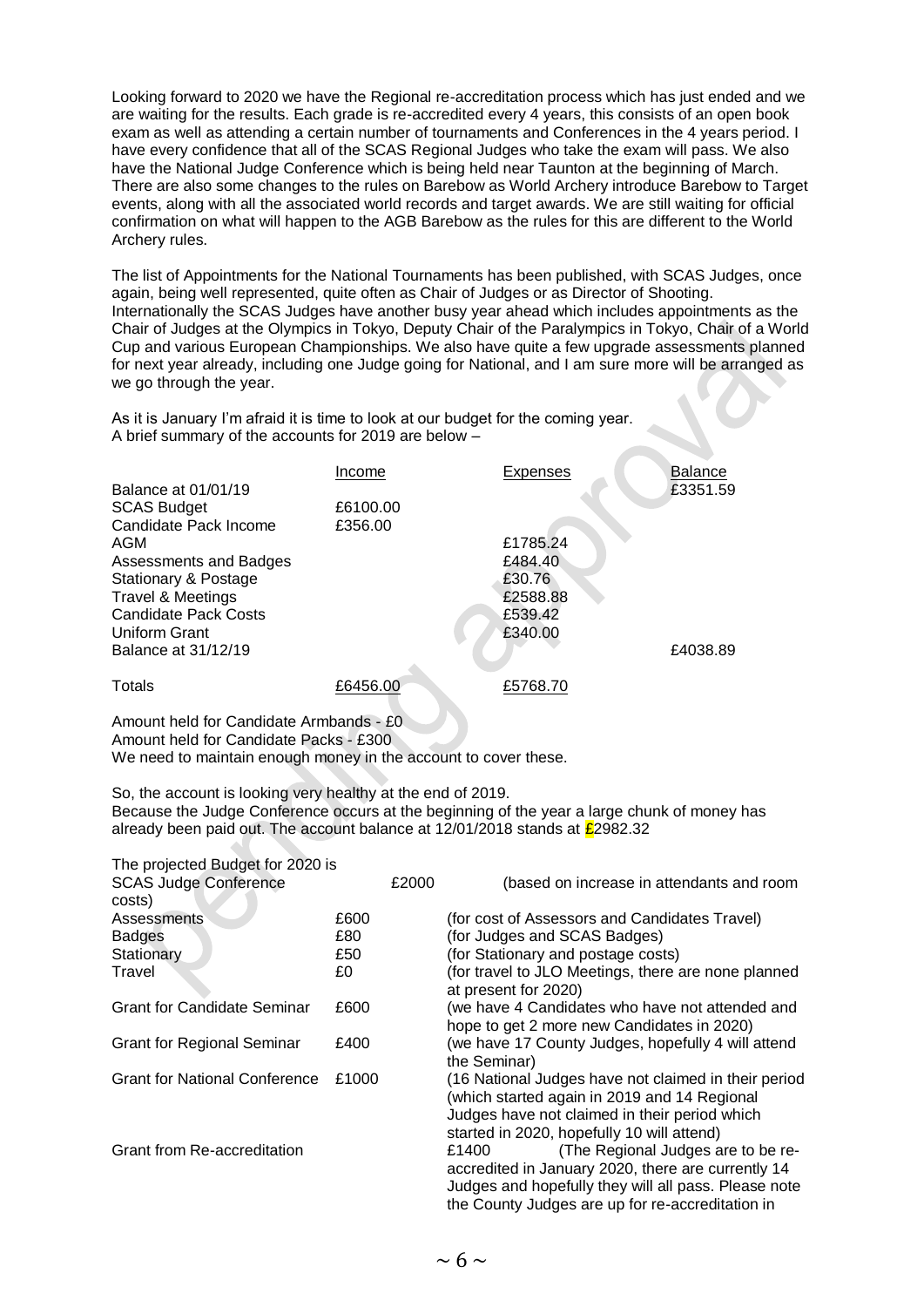| <b>Grant for new County Judges</b>                                                      | £500                    |
|-----------------------------------------------------------------------------------------|-------------------------|
| <b>Candidate Pack Costs</b>                                                             | £500                    |
| Projected Budget for 2020<br>Amount already in Account<br><b>Total Budget requested</b> | £7130<br>£2982<br>£4100 |

2021) (we have 7 Candidates, hopefully 5 of them will take and pass their assessments) (for items for Candidate Pack)

As always, if anyone has any questions on Judging or the Rules or there is anything else we can assist with, please don't hesitate to ask me, Hannah or Richard.

#### **Katy Lipscomb – Judges Liaison Officer**

Grant of £4100 to Judges was approved by the meeting.

#### **20.06.13 Chairman of Coaches**

Coaching Conference booked for Saturday 21st March at Wyboston Lakes Bedford, it is hoped that SCAS Council can allocate up to £2k from the coaching budget to help with costs. Agenda for the day being finalised and speakers booked.

Meeting this afternoon to further arrangements of the conference.

Coach courses are yet to be released by AGB but Session Coach (Old L1) planned release end of March and Development Coach (Old L2) to be released in May. No specific course details as yet.

There are not many courses being booked due to the lack of information at present. County Coach renewals continue to be managed by Rob Anderson.

We have another County Coach course running which started in October, but only 4 candidates, all of which are SCAS coaches.

## **Tony Ferguson - Regional Coaching Organiser**

Grant of up to £2k to keep Conference attendance costs reasonable was approved.

## **20.06.14 Coaching Finance Officer**

Budget would be presented when courses had been finalized.

**Derek Sizeland - Coaching Finance Officer**

## **20.07.15 Website**

.

.

RP was thanked for his extremely efficient management of the website. The facility for archers to opt to receive email notifications when new material is posted is particularly valuable.

**Richard Pilkington** - webmaster@scasarchery.org.uk

#### **20.06.16 Disabled Archery Liaison Officer**

2019 has been and gone as a liaison officer I have no comments from the scas membership to note, just to remember the loss of 2 great coaches within the disability and able body community, Bob Smith and Helen George, both will be missed.

#### **Gary Bellamy - DLO**

## **20.06.17 Regional Record Officer**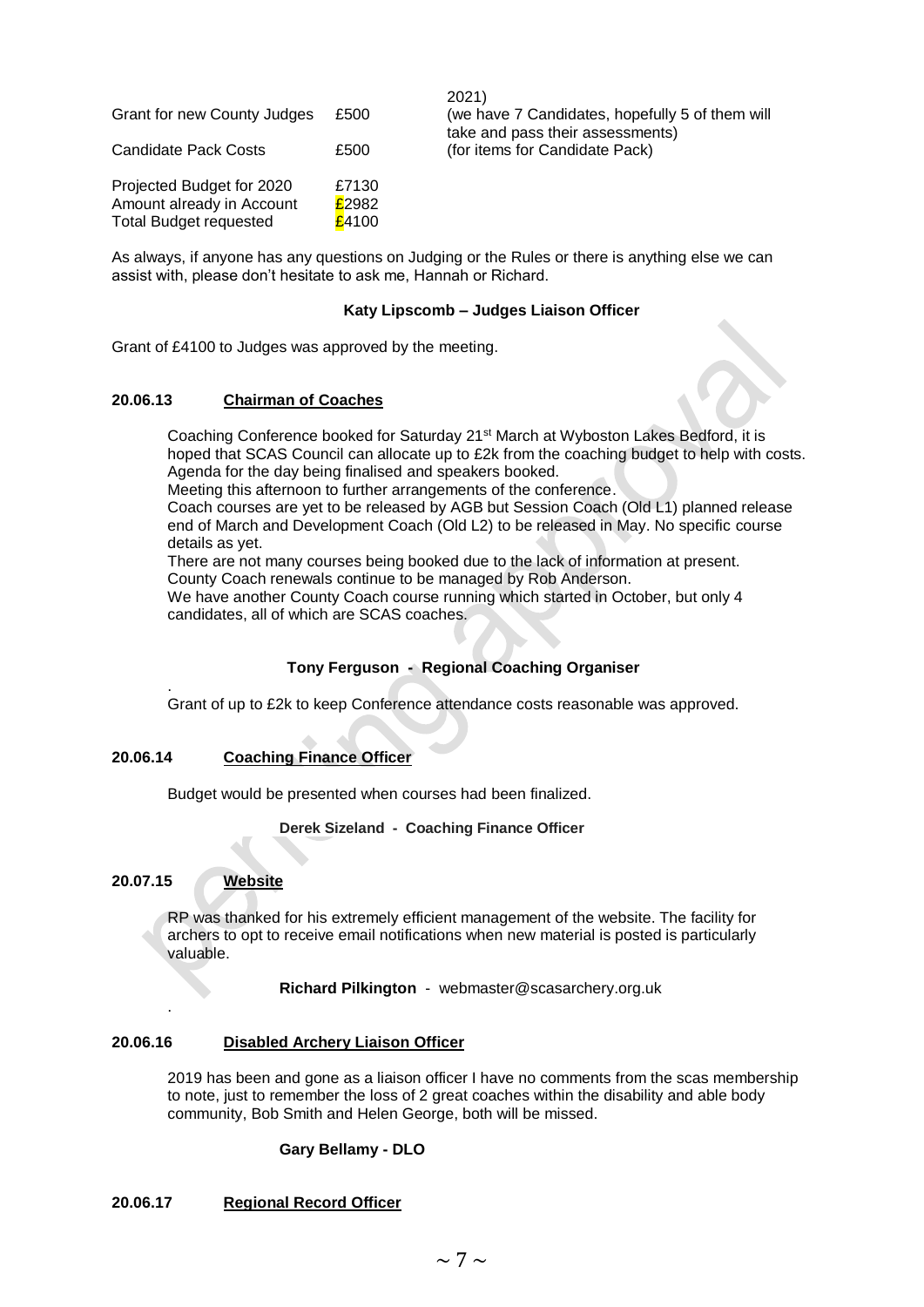The Target and Clout record tables are up to date apart from two pending claims that require further information from a Tournament Organiser.

I have been very busy recently, so some claims have taken up to eight weeks to be checked and ratified, although on average three or four weeks is more typical.

A recent claim, which was ratified, was made for a score that was placed third in group at the qualifying tournament, and the two archers with higher scores were both SCAS members. This shows that people with high scores at tournaments are not automatically thinking of checking the Regional Records. Maybe something should be done now to raise the visibility for the regional records, in all disciplines.

#### **Rod Brown – Regional Records Officer**

#### **20.06.18 EAF Representative**

## **Notes from the AGM:**

The Chairman began by expressing his disappointment with regard to the non-inclusion of Archery in the Commonwealth Games in Birmingham 2022, emphasising the quality of the presentation and document printed, these are stored at AGB and will be distributed at the Regions Meeting  $(3<sup>rd</sup>$  December) at AGB. Further explanation is contained within the report to committee.

Ladies cricket at Edgbaston is a huge crowd puller and the festival atmosphere of beach volleyball is well……. anyway, it won over the OC! We shall try again for 2026 but it still hurts as a missed opportunity, not to have our sport represented at our own home games.

We continue to make ground on our progression into a more visible 'Archery England' following our agreement to do so on the back of our Birmingham bid. The hub of Archery England is the web page and whilst we are making progress, we must dedicate more time to pushing this forward. We have an excellent web designer. The platform is built, and the structure is there to receive the content and it's this that we need to add next. Some of it is useable but old and some needs re-writing. We are searching for volunteers.

One thing is that Archery England continues to work alongside and across so many other archery organisations and increasingly each know who we are, what we do and represent. Not just Archery GB, but World Archery and the Commonwealth Archery Associations, Commonwealth Games England, our own Home Nations, the Archery Foundation, the Royal Tox and now even the Worshipful Company of Bowyers. We must never forget that probably 70% of AGBs success comes from English clubs and on that note, we must acknowledge the archers that secured the 6 qualifying places for The Olympic Games in Tokyo 2020 at the World Championships in the Netherlands this year.

Many thanks to Maxine Palmer who is standing down for health reasons. Jane Burnham is also standing down.

Election of officers.

There was no nomination for secretary. To remain within our Constitution a proposition was approved that Lynne Evans be invited to continue for one more year. This was agreed. All other officers are either still within their periods of office or re-elected.

A discussion over selection considered the reasons for and against the numbers of archers submitting scores for selection. And at times the Team Manager was required to 'select' on the day at tournaments where the England Team was competing.

Hilda Gibson suggested that a liaison with the AGB National Development Programme would be another avenue to encourage archers to submit scores as part of their personal development.

The accounts show a very healthy state, with an increase in the overall balance due mainly to not having to fund the Euro Nations / Commonwealth Championships Europe tournament as hosts or to send a team.

Squad Weekend 21st – 23rd February 2020**:** The preparations for the 2020 squad are under way, with the invitation to be sent to those archers who submitted scores for selection during 2019.

To enhance the squad and include a 'meet & greet' with the Archery England Committee and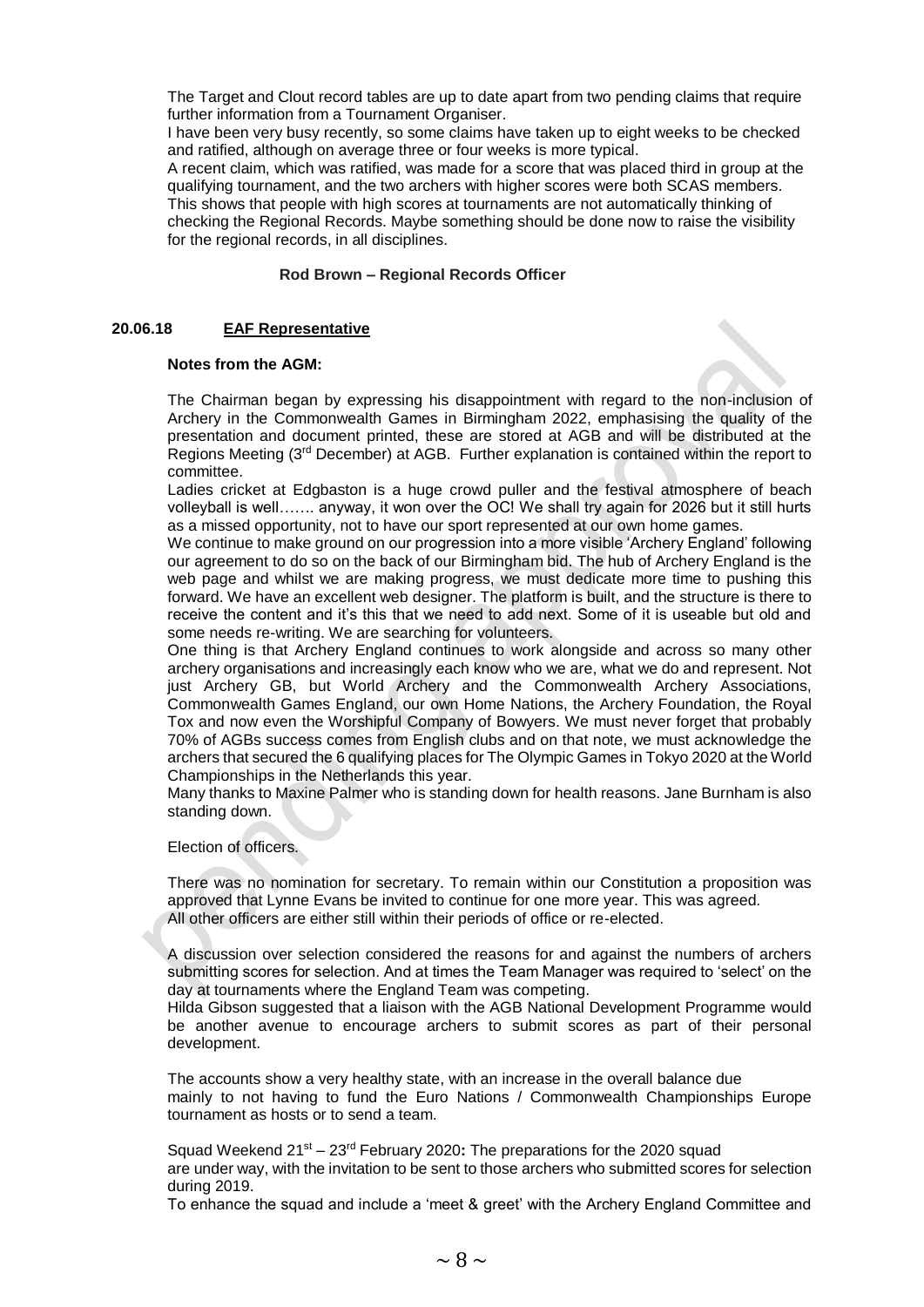Officers, a provisional programme was considered. With a Team Managers Workshop to be held on Saturday, as well as the 1<sup>st</sup> of the 2020 Committee Meetings.

As part of the ongoing promotion of Archery England, a role of Ambassador could be considered alongside the promotion of clubs that wished to be accredited with the status of Home of Archery England**.**

Barebow Category**:** At the World Archery Congress in June this year the category of Barebow was approved, this has been recognised in Field Archery for many years but is now to be recognised in Target events. It was agreed that Archery England should take the lead on inclusion; whilst there might still be a limited number of participants for Home Nation Matches the Mixed Team Event could well be considered.

Regional Competitions **-** Member Regions were asked to consider sending a team to the 2020 event. The 2020 event will be held by Oxford Archers on the August Bank Holiday Weekend. EAF Target Championships –. The successful applicant is Lincoln Archers who can accommodate 50 or 60 Bosses

Home Nations Matches which are incorporated into the National Tournaments, British Target Senior Outdoor, Junior Outdoor, National Indoor Junior and Senior. Discussion over selection of archers highlighted the current registration (tournament entry system) on Sport 80, where places for Home Nation and other Teams such as the Services need to be factored into the Sport 80 System prior to going live for entries.

Commonwealth Championships Europe incorporating the Euro Nations – Host: Wales July? 2020

Commonwealth Championships 2020 Youth Euro Nations the prospectus is to be released in January 2020.

#### **Neil Dimmock, Derek Sizeland – EAF Representatives**

Note from Treasurer:

In view of the marked reduction in last year's EAF expenditure, leading to a surplus of £6724, and corresponding increase in financial reserves, the payment of the levy to EAF has been delayed for the meeting to approve. AE Treasurer has supplied the following justifying information:

ARCHERY ENGLAND - NOMINAL BUDGET INFORMATION FOR 2019-2020

| <b>ITEM</b>                          | <b>ACTUAL COSTS FOR</b><br>2018-2019 (£) | <b>PROJECTED</b><br><b>BUDGET FOR 2019-</b><br>2020(f) | <b>NOTES</b>                                                                             |
|--------------------------------------|------------------------------------------|--------------------------------------------------------|------------------------------------------------------------------------------------------|
| <b>EURONATIONS</b>                   | $\Omega$                                 | 6000                                                   | Includes Entry fees<br>and accommodation                                                 |
| <b>WINTER TRAINING</b>               | 1600                                     | 2000                                                   | Increased costs of<br>venue and coaches'<br>expenses                                     |
| <b>SQUAD CLOTHING</b>                | $\Omega$                                 | 500                                                    |                                                                                          |
| <b>COMPETITION</b><br><b>ENTRIES</b> | 1050                                     | 1200                                                   | To include all entry<br>fees except<br>Euronations as above                              |
| <b>NEW WEBSITE</b><br><b>COSTS</b>   | $\Omega$                                 | 2000                                                   | To include all set up<br>costs                                                           |
| <b>REBRANDING</b><br>COSTS           | $\Omega$                                 | 2000                                                   | Including new logo<br>design, new dyes for<br>medals, trophies and<br>clothing if needed |
| <b>EQUIPMENT</b>                     | $\Omega$                                 | 1000                                                   | Including new<br>projector for delivering                                                |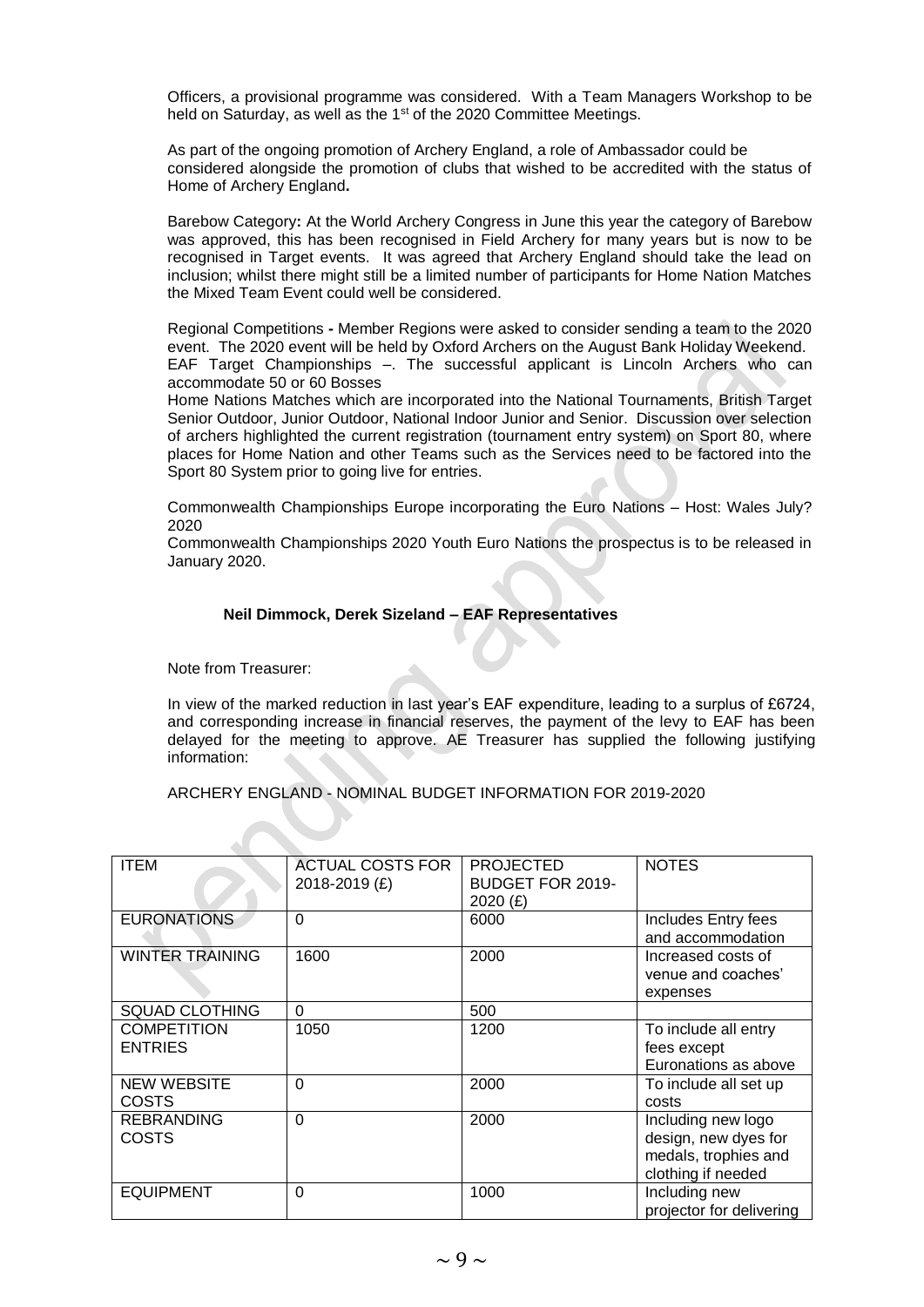|                                                     |      |        | presentations at<br>training and meetings                   |
|-----------------------------------------------------|------|--------|-------------------------------------------------------------|
| <b>EXECUTIVE</b><br><b>EXPENSES</b>                 | 450  | 1000   | Travel to meetings<br>(there were less<br>meetings in 2019) |
| <b>WEBSITE</b>                                      | 158  | 200    | Running costs                                               |
| <b>AGB</b><br><b>AFFILIATION/WRS</b><br><b>FEES</b> | 150  | 200    | Fee likely to increase                                      |
| <b>POSTAGE</b>                                      | 100  | 250    | Includes stationery<br>costs                                |
| <b>MISCELLANEOUS</b>                                | 73   | 100    |                                                             |
| <b>TOTALS</b>                                       | 3581 | 16 450 |                                                             |

- There was a reduction in expenditure in 2018-2019 mainly due to the Euronations not being held (it is held every 2 years now)
- Initially we had hoped that archery would be included within the Commonwealth Games which would have incurred increased costs for the EAF
- This is now not occurring but it is likely a new tournament will happen following the Games but no details are available. Although this will be hosted by AGB we anticipate some entry fee costs for the EAF
- We are currently rebranding and will incur costs though these are not yet finalised
- No increase in fees is proposed for this year and for the foreseeable future but as can be seen the budgeted figures for this coming year are more than our expected income (of £10 770 form our subscriptions)

At the meeting, ND explained that India now hopes to host a Commonwealth archery event to compensate for its exclusion from the main CG, and so AE will require funds to support its archers at that event. The meeting therefore agreed that the AE subscription should be paid.

# **20.06.19 AGB Development Officer**

**Counties –** Only London left to meet. I have been working closely with Surrey and Bucks County who have both been working on their development plans. I believe Surrey have now completed their 3-year plan and Bucks, whilst still in their 2<sup>nd</sup> Draft, have already started making changes and working on the topics that have been put forward to go in their plan.

| Counties I have met since last<br>meeting | <b>County I have not</b><br>met | <b>Counties with Development Plans</b>                                   |
|-------------------------------------------|---------------------------------|--------------------------------------------------------------------------|
| Oxfordshire & Hampshire                   | ∟ondon                          | Bucks – 2 <sup>nd</sup> DRAFT.<br>Surrey – Completed and in use to 2022. |

**Clubs –** At the last meeting it was requested that I would write a short description of my job role and forward to the SCAS Secretary to send out to all clubs in the region. Only 5 responded.

Met 12 new clubs (The Green Dragon Bowmen, Rayleigh Town AC, Gravesend Archers, Sevenoaks, Newham Archers, Vets Support Group, Sway Bowmen, Southend & District AC, CEDAK, Baughurst Bowmen and Griffin Archers).

Ontarget clubs signed up/renewed – 8 Clubs (Ramsey Ravens AC, The Green Dragon Bowmen, Meridian Archery, OS Archers, Southampton University, Harefield Archers, Peacock Archers and Black Stag).

3 New Specialisms (Peacock Archers – Young People, The Green Dragon Bowmen & Southend & District AC – Performance)

**Funding** – Sway Bowmen successfully obtained Sport England grant. Still have some finances to make up before receiving that grant.

Workshops – Club Development Workshop confirmed for 7<sup>th</sup> March 2020 at Guildford Archers. If well attended there will be another Club Development workshop in the east of the region later in the year.

Ianseo workshop to be held in Hampshire in February - *TBC*

Judges Conference at Lilleshall 1/3/20.

**Other** - School Space Partnership – Developed a partnership with School Space which offers a 10% discount to new Archery clubs who use their service. School Space work with schools across London, Oxfordshire and Berkshire to utilise sports facilities which aren't being used.